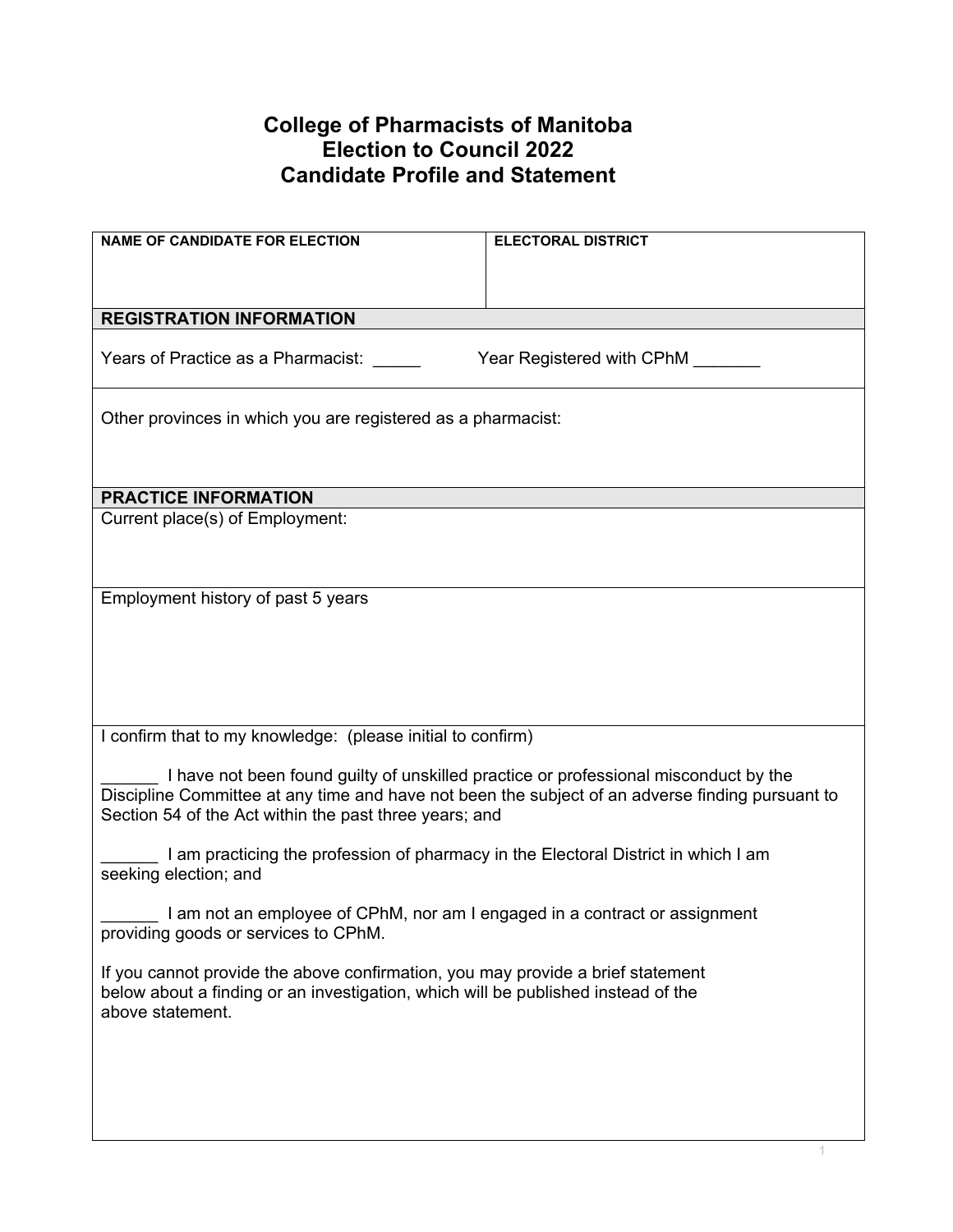Describe your pharmacy practice interests

Identify any advanced practice designations that you have achieved through a nationally or provincially recognized certification/accreditation program(s):

### **LEADERSHIP**

Identify leadership roles that you have provided within the profession or within your community.

**ROLE OF THE REGULATOR**

Describe the mandate of College of Pharmacists of Manitoba.

Describe the role of a health profession regulator.

Describe the role of Council.

### **GOALS AND OBJECTIVES**

Describe your goals and objectives, as a Council member, if elected to CPhM Council.

#### **QUALITIES**

Describe qualities about yourself that would assist you to successfully serve as a Council member.